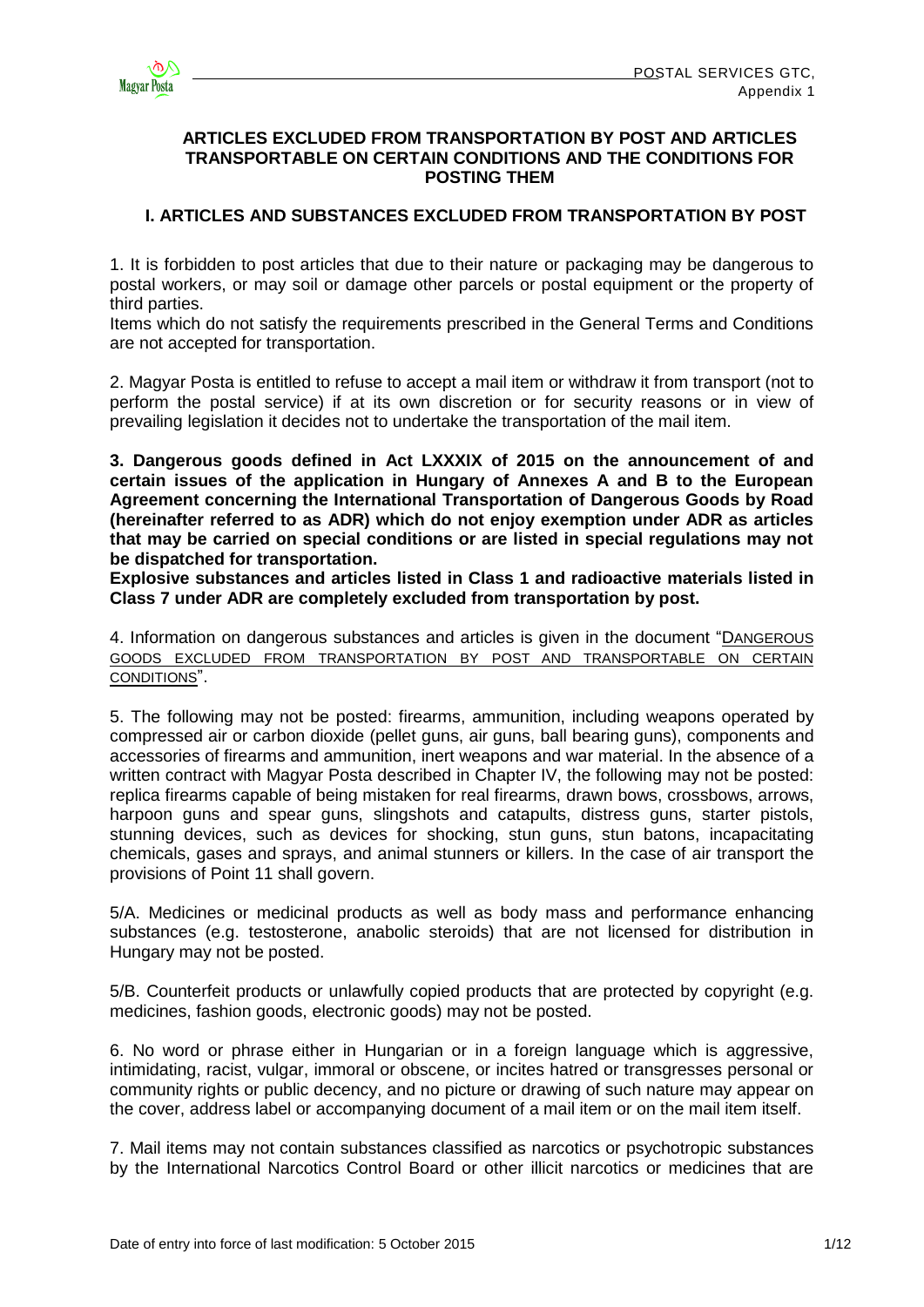

prohibited in the destination country except for substances for medical or scientific purposes posted within Hungary or to foreign countries whose foreign postal service provider accepts them.

- 8. Mail items sent by international mail may not contain obscene and immoral articles.
- 9. Mail items sent by international mail may not contain sparkling wine.

10. Mail items may not contain or have on their covers imitations of postage stamps or imprints representing value.

## 11. Articles excluded from air transport

11.1 Apart from the range of articles excluded from transportation detailed in the previous points, Magyar Posta will not forward by air the articles listed below which are dangerous to international air transport.

11.2 Articles and substances that are prohibited from transport by air in the document "Technical Instructions for the Safe Transport of Dangerous Goods by Air" (Doc. 9284) containing the detailed rules of Annex 18 of the Chicago Convention on International Civil Aviation (ICAO) may not be sent by air mail. As regards security checks, mail items are subject to the same regulations as the hold baggage of passengers and are therefore governed by the provisions of Attachment 5-B and 6.0.3 of Commission Regulation (EU) 185/2010. Accordingly, the following are deemed articles prohibited from mail consignments: explosive and incendiary devices, assembled explosives and incendiary devices not transported in accordance with the security regulations to be applied, flammable substances, and explosives, flammable substances and incendiary devices capable of being used either to cause serious injury or to threaten the safety of aircraft and as such in particular:

- a) ammunition,
- b) blasting caps,
- c) detonators and fuses,
- d) mines, grenades and other explosive military stores,
- e) fireworks and other pyrotechnics,
- f) smoke-generating canisters and smoke-generating cartridges,
- g) dynamite, gunpowder and plastic explosives,
- h) lithium cells and batteries sent by themselves or packed next to equipment.

11.3 Substances, devices and equipment capable of being used either to cause serious injury or to threaten the safety of aircraft may only be posted or forwarded by post in special, original packaging and with additional postal packaging (e.g. cutting tools and sharp objects only with a sheath covering the cutting edge in double packaging, etc.) taking note of and applying the provisions of point 5).

11.4 For both inbound mail items to Hungary and outbound mail items from Hungary, if the conditions necessary for transporting are wanting, Magyar Posta will not deliver the items to the addressee or other authorised recipient, but will withdraw the item from postal transport and advise the sender/addressee of this fact. Any costs arising from this will be borne by the sender/addressee. Magyar Posta will bear no liability for failure to perform the postal service contract.

11.5 In addition to the foregoing, effective legislation may impose temporary or further restrictions which airlines or the countries concerned may render more stringent.

12. With regard to mail items to be sent by international mail, in addition to the contents of this chapter, information on articles excluded from transportation by post for each country is given on the web page [RANGE OF ARTICLES EXCLUDED FROM INTERNATIONAL POSTAL TRAFFIC](http://www.posta.hu/level/level_kulfoldre/nemzetkozi_postai_forgalombol_kizart_targyak_kore) and from Magyar Posta's Central Customer Service (C[USTOMER](http://www.posta.hu/ugyfelszolgalat) SERVICE). Furthermore, attention must be paid to the special rules relating to the transportation of dangerous goods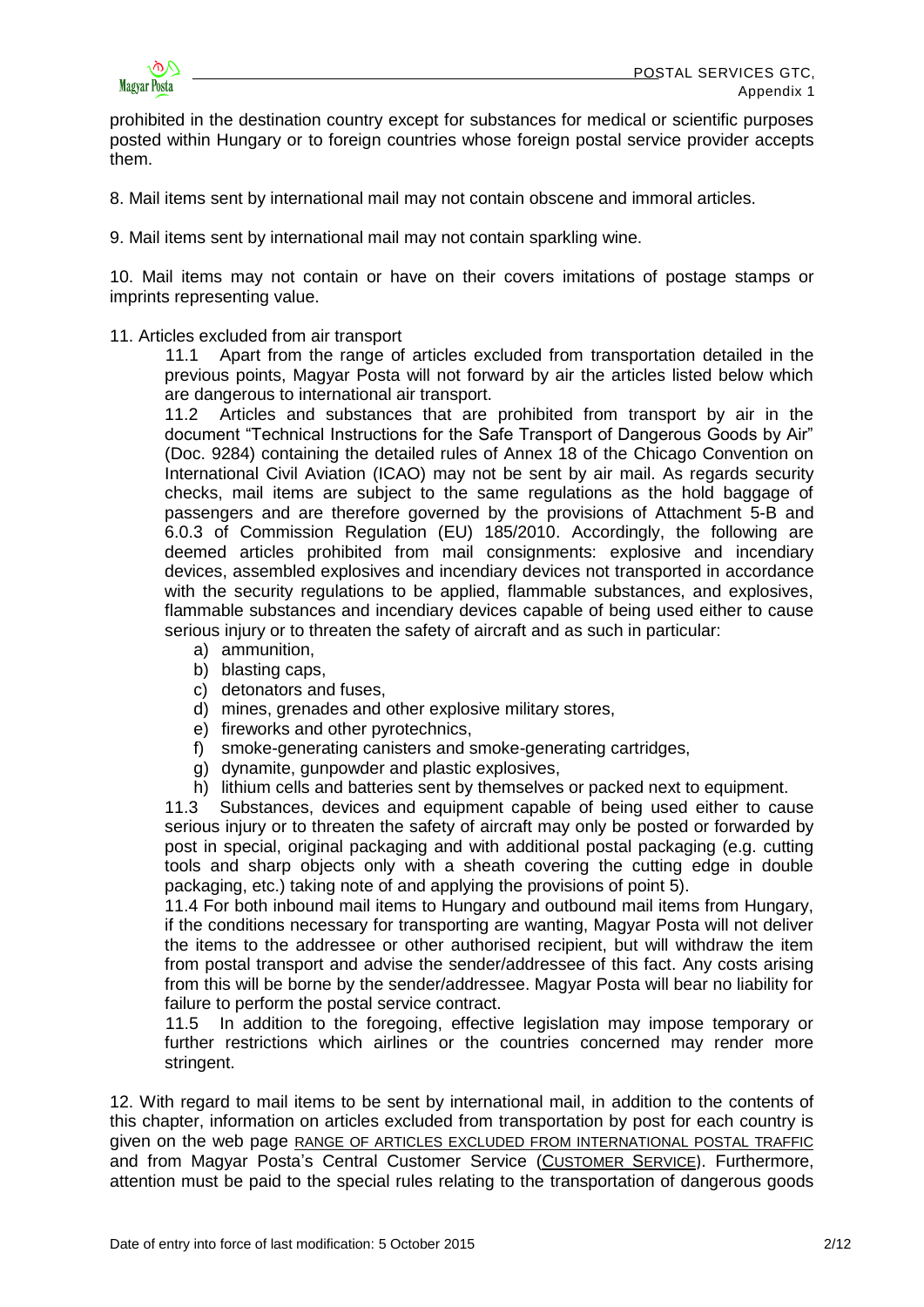

by air, which must be applied in addition to those for road transport. It must also be noted that airlines may have stricter regulations than those prescribed by the general and special regulations, thus it is advisable to seek advice in every case prior to the transport of such goods. Prior to posting mail items, further information regarding special provisions for specific countries can be obtained from each country's embassy or trade mission in Hungary.

# **II. ARTICLES TRANSPORTABLE ON CERTAIN CONDITIONS AND THE EXPECTED PACKAGING TO ENSURE CARRIABILITY**

- a) Magyar Posta's detailed recommendation with regard to packaging that is appropriate for the nature of the contents of postal parcels is given on the web page [CORRECT](http://www.posta.hu/ugyfelszolgalat/helyes_cimzes)  [ADDRESSING](http://www.posta.hu/ugyfelszolgalat/helyes_cimzes) and users may enquire in person at postal service outlets, or by phone or e-mail from Magyar Posta's Central Customer Service (C[USTOMER](http://www.posta.hu/ugyfelszolgalat) SERVICE).
- b) With regard to services related to mail items containing dangerous goods under points 1 to 3, in order to comply with ADR regulations and dependent on its available transport capacities, Magyar Posta reserves the right to restrict the use of certain postal products or services and additional and supplementary services.
- c) On the packaging or address label of mail items posted to a foreign country which contain goods that may be transported on certain conditions described in this chapter, the inscriptions detailed below must also be given in English.

# **1. The transportation of dangerous goods packed in limited quantities (ADR Chapter 3.4)**

1.1. Dangerous goods defined in ADR which are exempted when posted observing the provisions of ADR for the transportation of dangerous goods in limited quantities.

1.2. When applying an exemption, the sender of the mail item must make a declaration that the exemption is applicable to the substance to be carried, and the packing and marking of the package comply with the relevant provisions of ADR. Due to the observation of potential requirements for markings on the vehicle used for transportation, the sender must state in advance the total gross weight of the dangerous goods intended for transportation in a limited quantity.

# **2. The transportation of dangerous goods packed in excepted quantities (ADR Chapter 3.5)**

2.1. Dangerous goods defined in ADR which are exempted when posted observing the provisions of ADR for the transportation of dangerous goods in excepted quantities.

2.2. The packagings of dangerous goods to be carried in excepted quantities must comply with the following:

- a) Inner packaging must be used in all cases. Inner packaging may be constructed of plastic (with a minimum thickness of 0.2 mm for liquids), of glass, porcelain, stoneware, earthenware or metal. The closure of each inner packaging must be held in place in a locked position by wire, adhesive tape or other effective means; any receptacle with a neck with moulded screw threads must have a leak-proof threaded cap. The closure must be resistant to the contents.
- b) All inner packaging must be securely packed in an intermediate packaging with cushioning material in such a way that the packagings cannot break, be punctured and/or leak their contents under normal conditions of transportation. The intermediate packaging must completely retain the contents in case of breakage or leakage,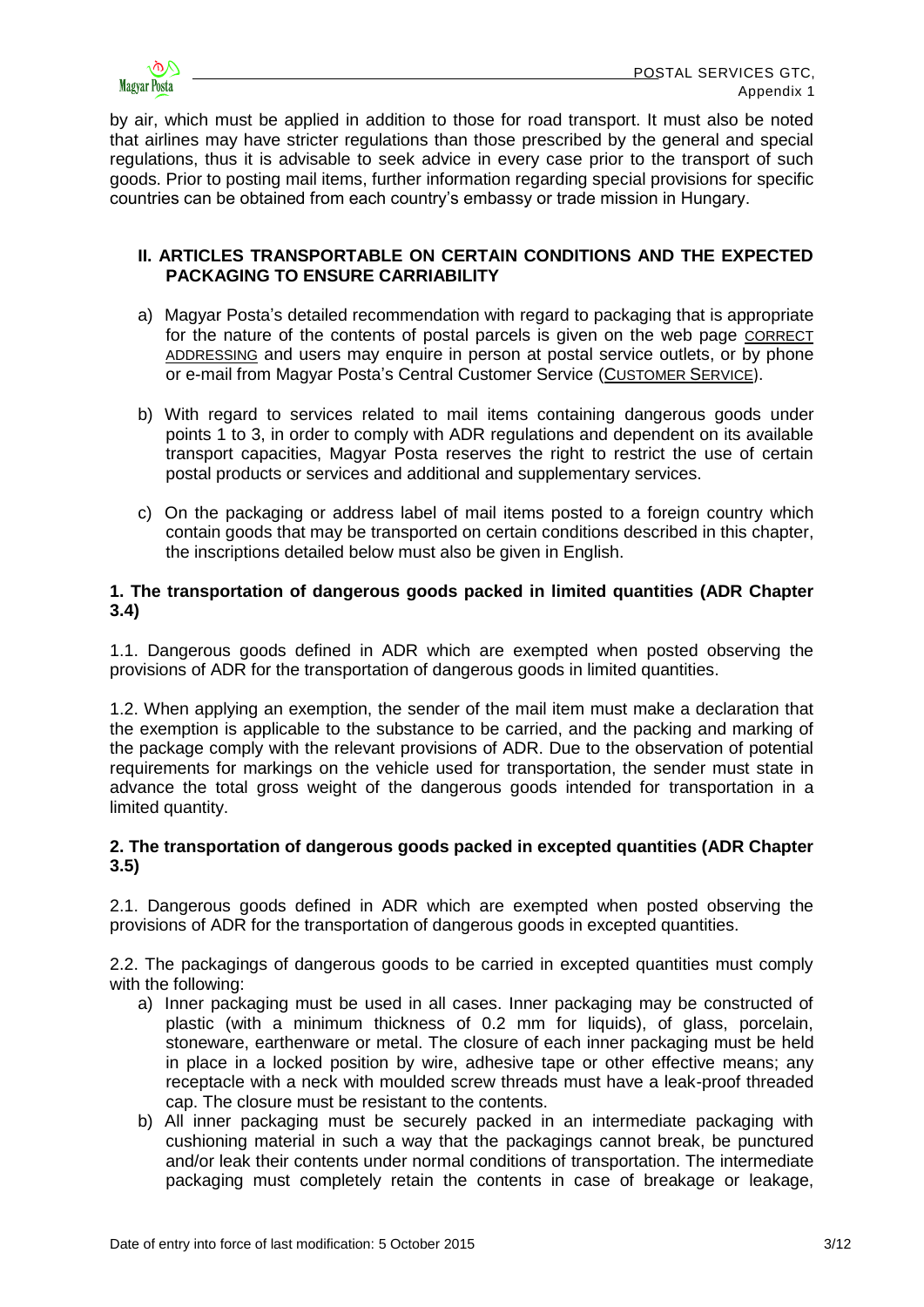

regardless of the orientation of the package. For liquids the intermediate packaging must contain sufficient absorbent material to absorb the entire contents of the inner packaging. In such cases the absorbent material may be the cushioning material. Dangerous goods must not react dangerously with the cushioning absorbent material and the packaging material and/or reduce the integrity or protective qualities of the materials.

- c) The intermediate packaging must be securely packed in strong, rigid outer packaging (wooden, fibreboard or other equally strong material).
- d) Each complete package prepared for transport must comply with the provisions in ADR for withstanding tests for packages without the breakage or leakage of any inner packaging and/or without significant reduction in effectiveness.
- e) Each package must be of a size that allows sufficient space to apply all necessary markings.
- f) Overpacks may be used and may also contain packages of dangerous goods and/or goods not subject to the provisions of ADR.

# **3. The transportation of dangerous goods with exemptions related to quantities carried per transport unit (ADR point 1.1.3.6)**

3.1. When applying an exemption, the sender of the mail item must make a declaration that the exemption is applicable to the substance to be carried, and the packing and marking of the package comply with the relevant provisions of ADR. The sender must ensure that dangerous goods are accompanied by a transport document in accordance with ADR point 5.4.1.1.1, which must be made available to Magyar Posta separately from the item itself. On the transport document the total points calculated based on the classification of the dangerous goods must also be marked. Senders should be aware that Magyar Posta only undertakes the transport of such items if the total points of the mail items transported in a single transport unit is at most 1,000.

3.2. Packages for transportation by post containing the following dangerous goods may only be posted with additional packaging or completely covered (e.g. by sheeting or fibreboard) pursuant to ADR point 7.5.4:

- a) packages bearing a class 6.1 (toxic substances) label;
- b) packages bearing a class 6.2 (infectious substances) label;
- c) packages bearing a class 9 label which contain substances UN nos. UN 2212, UN 2315, UN 2590, UN 3151, UN 3152 or UN 3245;
- d) and the unclean empty packaging in accordance with the above.

3.3. The special label provided by Magyar Posta must be affixed to the packaging or cover of the mail items.

# **4. Obligatory content of the address label of items**

4.1. The "Information" section of the address label necessary to post items and the section on the accompanying document for markings indicating special handling must include the following:

- a) in the case of exemptions concerning the transportation of dangerous goods in limited quantities "The trade description of the goods";
- b) in the case of exemptions concerning the transportation of dangerous goods in excepted quantities "The trade description of the goods" and "Dangerous goods in excepted quantities";
- c) in the case of the transportation of dangerous goods applying the exemptions related to quantities carried per transport unit the term "ADR particulars on attached transport document".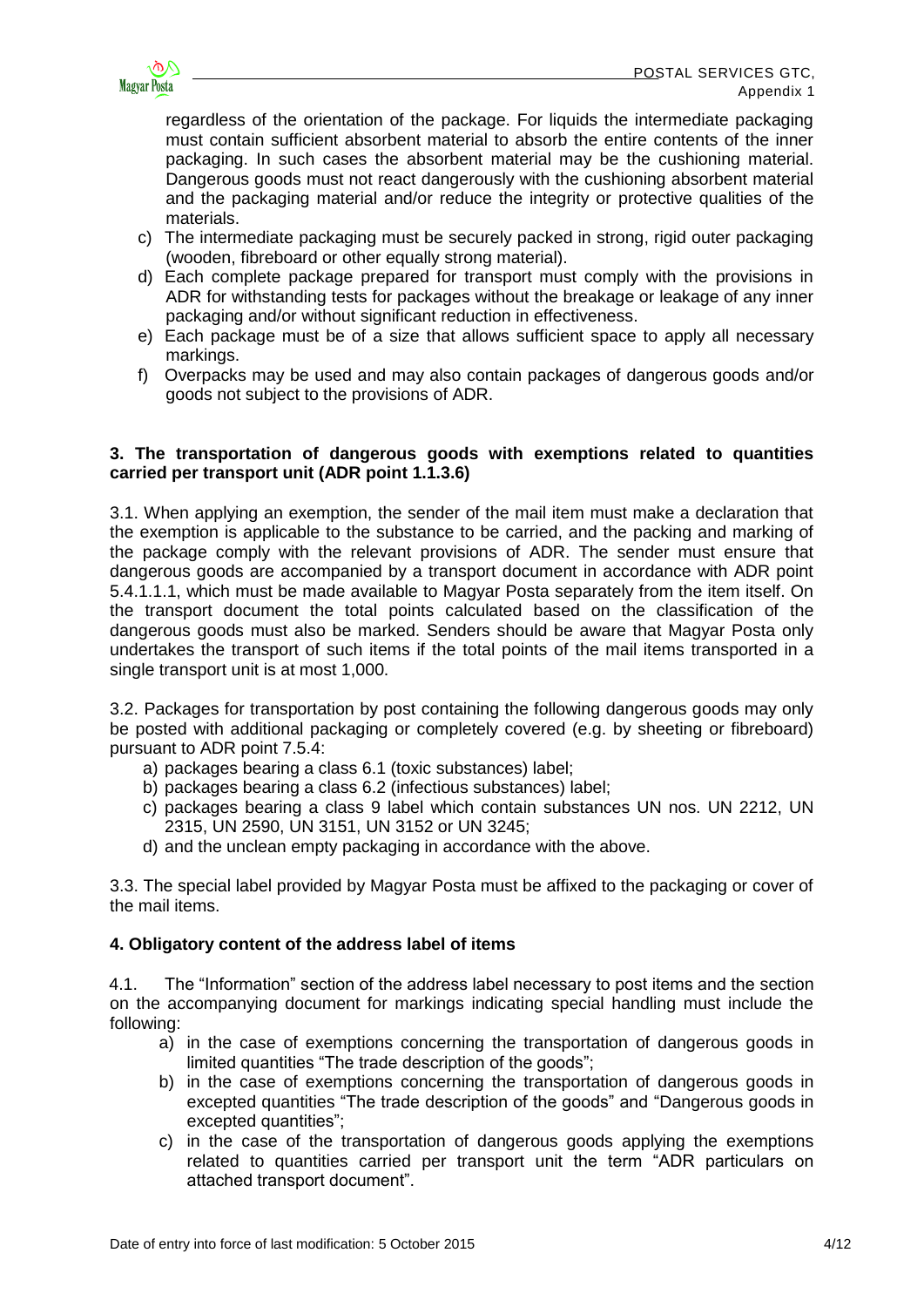# **5. The transportation of dangerous goods in accordance with the special provisions of ADR (ADR Chapter 3.3) and exceptions applying to classes of goods**

Column 6 of Table A of ADR Chapter 3.2 contains the special provisions applying to certain dangerous substances or articles. According to these special provisions, there are substances and articles which are exempted from the provisions of ADR during transportation provided certain conditions are complied with.

Class-specific provisions (ADR Chapter 2.2) list the exceptions when the provisions of ADR during transportation do not have to be applied provided certain conditions are complied with. When applying these exemptions, the sender of the mail item must make a declaration that the exemption is applicable to the substance to be carried, and the packing and marking of the package comply with the special or excepted provisions of ADR.

5.1. Slightly toxic substances, medicines and medicinal products

5.1.1. Slightly toxic substances which are classified in packing group III under ADR provisions may be carried as mail items by exemption based on the relevant ADR provisions (see points 1, 2, 3). The packaging of these substances must comply with the provisions of ADR, but the minimum requirements are as stated below:

- a) slightly toxic substances which may be accepted for postal transportation are solid and liquid substances which do not produce gas or smoke on contact with the air or moisture, and do not react with their environment below 100 °C;
- b) such toxic substances must be packed in a receptacle or container which ensures that the substance will not spill, disperse or evaporate during transportation;
- c) if the toxic substance is a liquid, filling material able to absorb the toxic substance must be placed between the inner and outer packaging;
- d) items with contents of this nature must be dispatched marked "Fragile" in addition to bearing the markings prescribed by ADR.

5.1.2. Items containing medicines and medicinal products not classified as medicines may only be dispatched in packaging which ensures that the contents remain sound in the temperatures experienced, in particular extreme weather conditions (-25°C to +65°C), in equipment used in carrying out the postal service and exposed to such conditions, for instance a Parcel Terminal, for the whole duration of postal handling. Ensuring that the packaging of the mail item complies with this is the responsibility of the sender. Items may only contain preparations in the pharmaceutical producer's original unopened packaging. Liquid or oil-based ointments must be packed with filling material that is able to absorb the substance and which is placed between the inner and outer packaging.

5.1.3. Medicines that can be distributed in Hungary based on a licence only and that are only available on prescription may be dispatched in a mail item with packaging conforming with the packaging conditions described in point 5.1.2 but they may not be posted as a "Deliveryafter-payment" letter-mail item and, if posted as a postal parcel, the payment for goods additional service may not be used.

5.2. Secretions from the human body and test specimens

5.1.2. Test specimens are biological substances in Category B assigned to UN No. 3373 pursuant to ADR 2.2.62.1.4.2. Provided these substances are packed in accordance with the ADR P650 packaging instruction, other ADR provisions need not be applied.

The text "'B' kategóriájú biológiai anyag" (Biological substance, Category B) and the diagram below must appear on the packaging in all cases.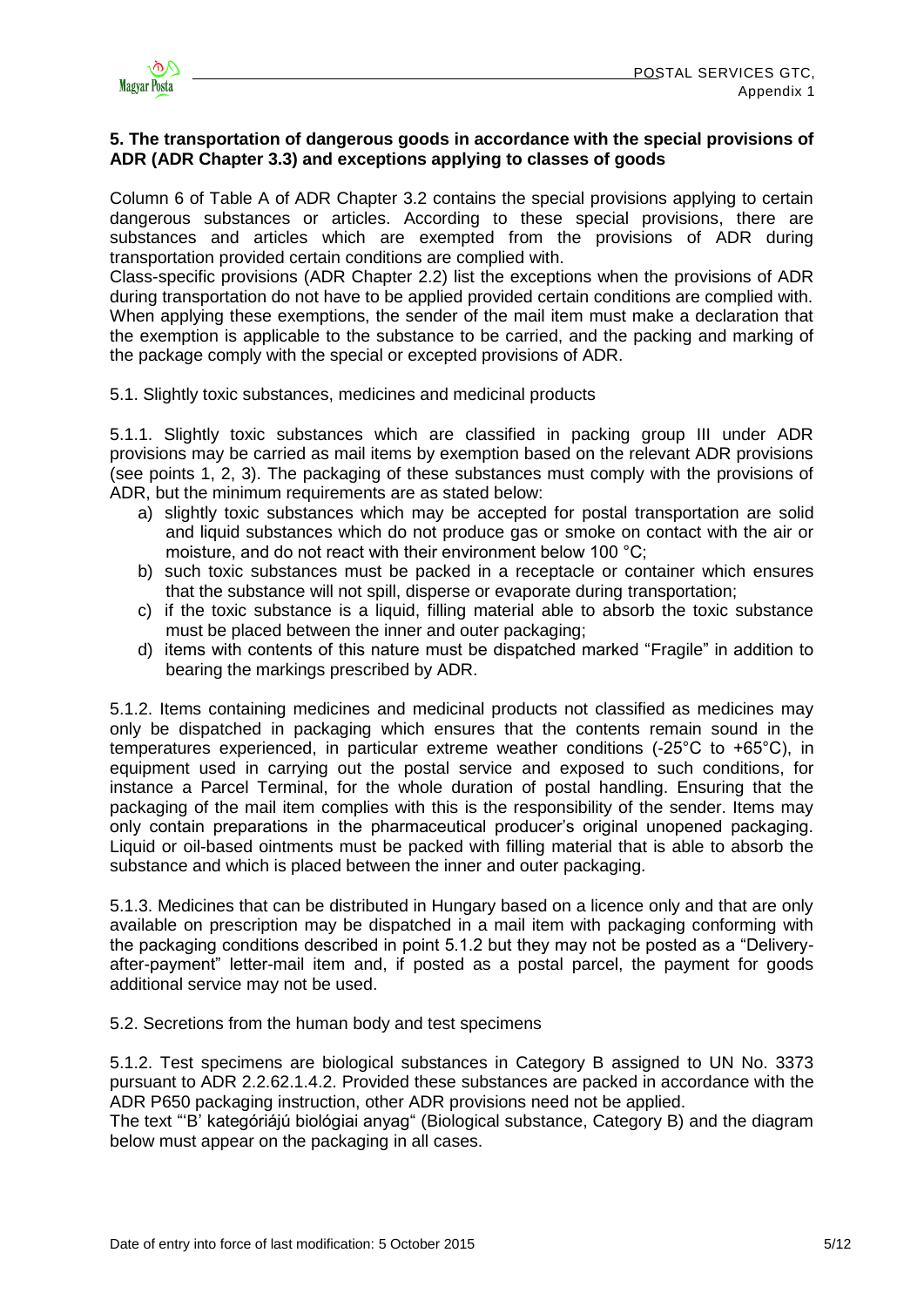



5.2.2. Secretions and substances from the human body (liquid or tissue) may be posted for the purposes of testing addressed to health institutions, such as laboratories, and to doctors in special packaging for this purpose, which is described below:

- a) secretions from the human body and test specimens may be posted as a letter-mail item or postal parcel sent with the time-guaranteed service. The text "Emberi testből származó nem fertőző váladék (anyag)" (Non-infectious secretion (substance) from the human body) must be marked on the cover of the item and also on the address label for a postal parcel.
- $b)$
- c) human or animal specimens for which there is a minimal likelihood that pathogens are present may be carried as mail items provided they are transported in packaging which prevents any leakage and is marked "Emberi minta, az ADR egyéb előírásainak betartása nélkül szállítható" (Exempt human specimen), or "Állati minta, az ADR egyéb előírásainak betartása nélkül szállítható" (Exempt animal specimen).

5.2.3. In order to ensure the safe transportation of such substances, the multi-component packaging described below must be used:

- a) inner receptacle: a water- and leak-proof primary receptacle containing the specimen with a label affixed which must be surrounded by a sufficient quantity of absorbent material to absorb all the liquid in the event of breakage;
- b) secondary receptacle: a second durable, water- and leak-proof receptacle which encloses and protects the inner receptacle(s). More than one inner (primary) receptacle may be placed in a secondary receptacle in which another layer of absorbent material must ensure the cushioning of the inner receptacles. The data sheet for the specimens must be affixed to the exterior of the secondary receptacle;
- c) outer packaging of adequate strength for its volume, weight and intended use and with at least one side having the dimensions of 100 mm x 100 mm. Its material must be a cardboard box which must be sealed all around by a sealing label. The label must bear the printed address, and the manufacturer of the packaging, its certificate number and type must be marked on the label or on the outer cover of the item.

5.2.4. Mail items containing secretions from the human body and test specimens may only be posted at postal service outlets classified as acceptance points.

5.3. Batteries

5.3.1. Batteries may be carried as a mail item upon the following conditions (ADR Chapter 3.3 Special Provision 598):

- a) their cases are undamaged;
- b) they are secured in such a way that they cannot leak, slip, fall or be damaged;
- c) they are provided with carrying devices, unless they are suitably stacked, e.g. on a pallet;
- d) there are no dangerous traces of alkalis or acids on the outside;
- e) they are protected against short circuits.
- 1) 5.3.2. Packaging regulations:
	- a) single batteries may be transported as a mail item when packaged in transparent shrink wrap and observing the regulations described in points 5.3.1. a), d) and e);

**.** 

 $<sup>1</sup>$  Expires on 13 July 2015.</sup>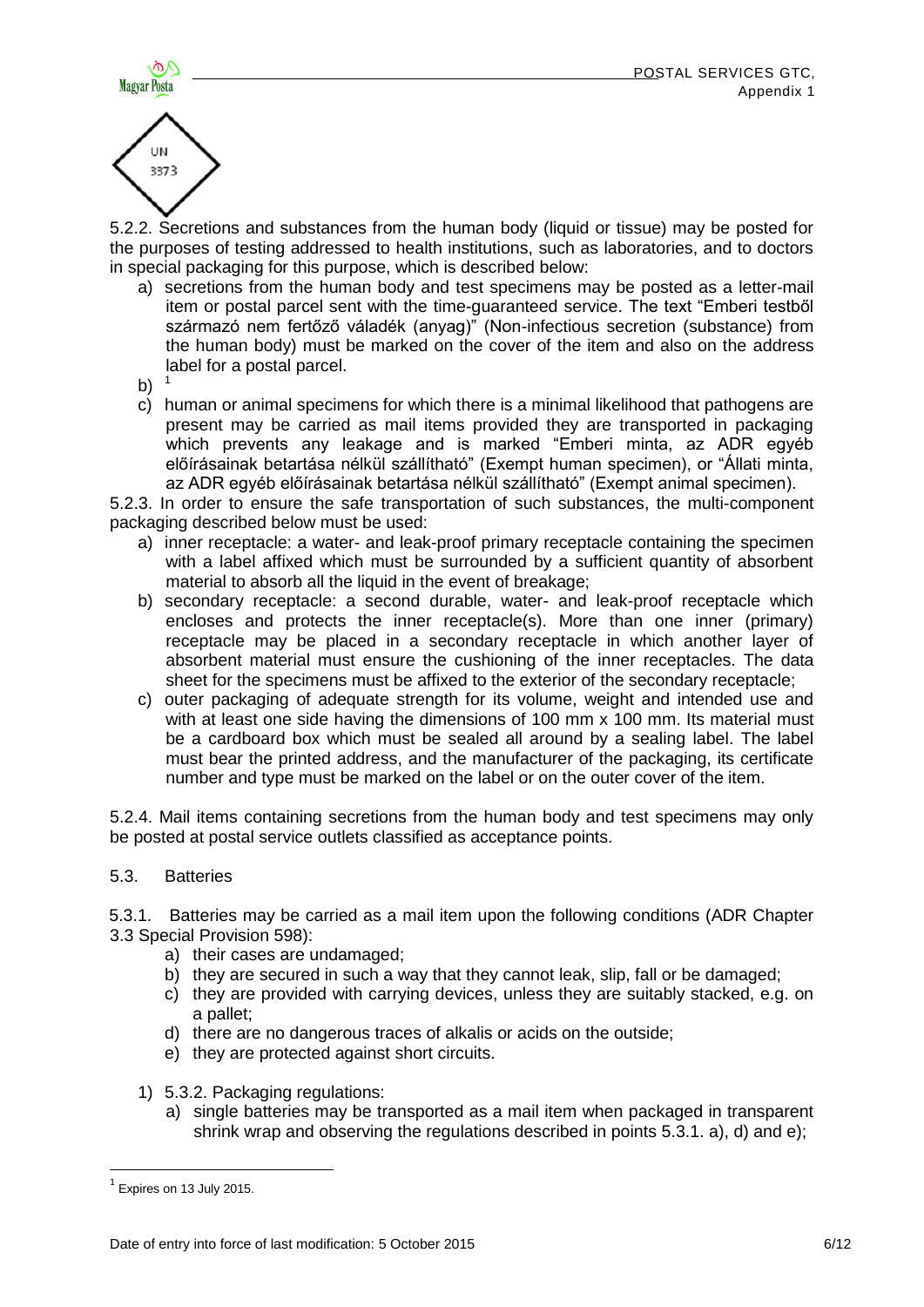

- b) single batteries must be packed in a cardboard box in such a way that the box is cushioned above, below and on the sides of the battery, ensuring that the content of the box cannot move. The packaging must be clearly marked "AKKUMULÁTOR" (BATTERY);
- c) several batteries must be placed on a pallet, film-wrapped and strapped to prevent movement.
- 5.4. Lithium cells or batteries

Lithium (lithium ion or lithium metal) cells or batteries may only be transported as a mail item to be carried by road observing the contents of point 3 of Chapter II.

5.5. Objects containing lithium cells or batteries

5.5.1. Lithium batteries and cells installed in equipment may be carried as mail items provided the following conditions are met (ADR Chapter 3.3 Special Provision 188):

5.5.2. Button cell batteries or a maximum of four lithium cells or two lithium batteries installed in a piece of equipment may be accepted in mail items on the following conditions:

- a) for a lithium metal or lithium alloy cell the lithium content is at most 1 g and for a lithium ion cell the Watt-hour rating is at most 20 Wh;
- b) for a lithium metal or lithium alloy battery the aggregate lithium content is at most 2 g and for a lithium ion battery the Watt-hour rating is at most 100 Wh. The Watt-hour rating must be marked on the outer casing of lithium ion batteries conforming with this requirement and made after 1 January 2009;
- c) each cell and/or battery is of a type which verifiably conforms with all the test requirements of the "Manual of Tests and Criteria", Part III, Section 38.3 published by the UN;
- d) cells and/or batteries in equipment must be protected so as to prevent damage and short circuits, and the equipment must be equipped with an effective means of preventing accidental activation. For batteries in equipment, the equipment must be packed in strong outer packaging made of suitable material of adequate strength and design for the volume of the packaging and its intended use unless the battery is afforded sufficient protection by the equipment itself.

"Lithium content" as used above and anywhere in ADR means the mass of lithium in the anode of the lithium metal or lithium alloy cell.

5.5.3. Except when batteries are installed in or packed with equipment, the gross maximum weight of a package may be 30 kg. The net weight of a battery may not exceed 2.5 kg.

5.5.4. For information on articles containing lithium batteries and cells see the document "D[ANGEROUS GOODS EXCLUDED FROM TRANSPORTATION BY POST](http://www.posta.hu/static/internet/download/PASZF_KI05_Szallitasbol_kizart_veszelyes_aruk_20130614_elozetes.pdf) AND TRANSPORTABLE ON CERTAIN CONDITIONS".

# **III. PACKAGING REQUIREMENTS FOR ITEMS TO BE CARRIED IN SPECIAL PACKAGING**

# **1. Packaging for electrical equipment**

1.1. Articles must be placed in the mail item together with the energy or power sources required for their operation in a manner which prevents them from being activated accidentally. If this power source is a lithium cell or battery, further information about the special conditions for transportation is given in Point 5.5. of Chapter II.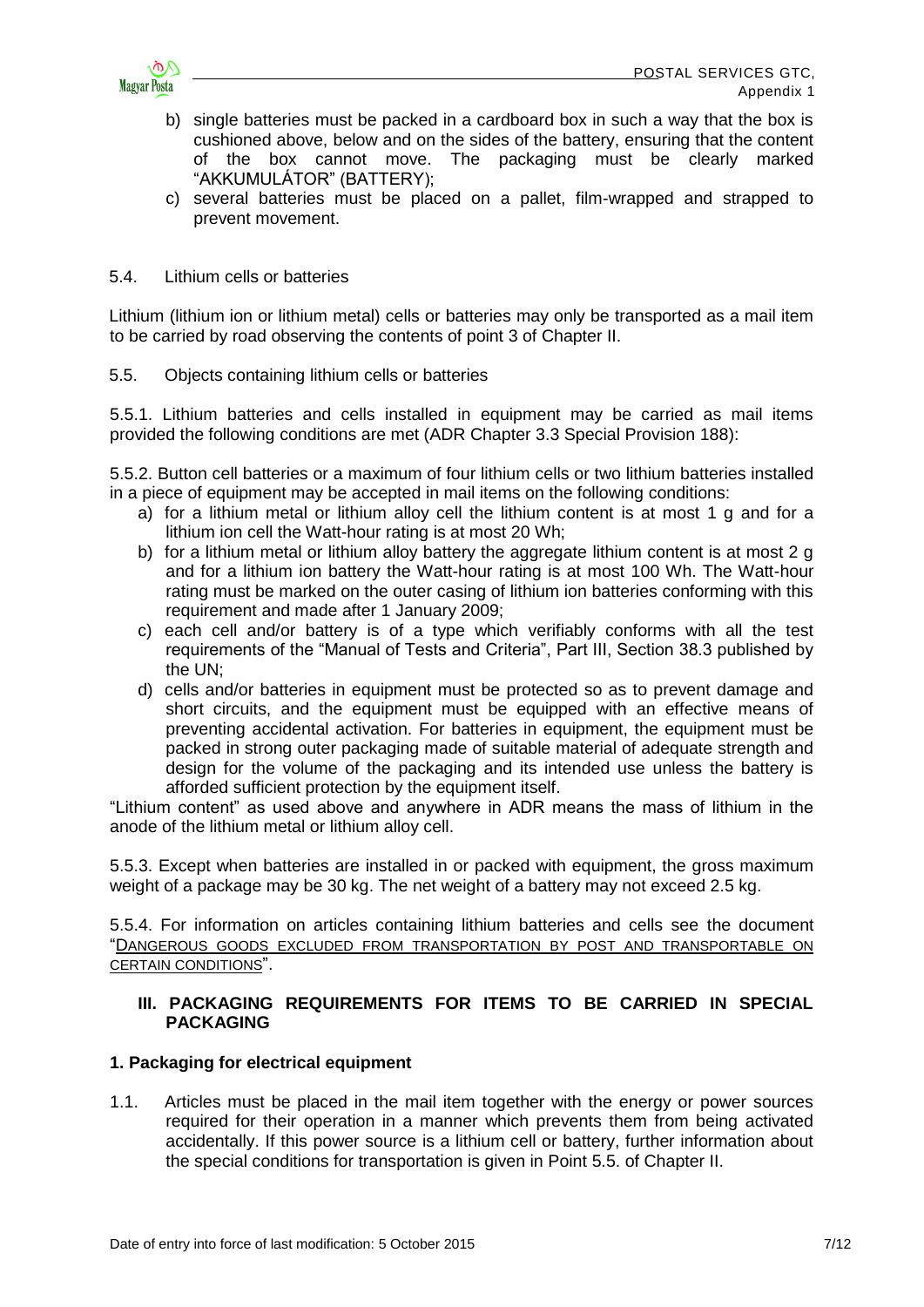

# **2. Insured items**

2.1. Cash (coins or banknotes), non-cash means of payment (e.g. shopping vouchers, meal vouchers, holiday vouchers, or other commercial vouchers, cheques, active bankcards), securities, nominative savings deposit books and active commercial cards, precious metals, precious stones, jewellery, mobile telephones, IT devices, watches, sunglasses, coins which are not legal tender and any other valuable object with a value exceeding fifteen times the fee payable for posting the valuable object with the registered additional service may only be posted as a mail item with the insured additional service with the exception of point 2.2. below and sealed appropriately for the value.

2.2. To countries to which mail items may not be posted with the insured additional service the contents described in point 2.1. may only be posted as a registered mail item if their value does not exceed 30 DTS. Information on the current DTS/HUF exchange rate is given in the document O[THER TARIFFS FOR POSTAL SERVICES](http://www.posta.hu/static/internet/download/PASZF_KI10_Postai_egyeb_dijak.pdf).

## **3. Perishable and non-infectious biological substances**

3.1. Biological substances which do not contain live pathogens (bacteria, viruses) must be packed in a waterproof inner receptacle and a protective outer receptacle. Absorbent material must be placed in the inner receptacle or between the inner and outer receptacles. The absorbent material must be of a quantity which ensures that it will absorb all the liquid content in the event of breakage. Furthermore, the contents of both the outer container and the inner receptacle must be packed in a manner that ensures they cannot move.

3.2 Special care must be taken through refrigeration drying and ice packaging to ensure the preservation of substances sensitive to temperature (e.g. raw and frozen meat) in a manner that, if the frozen content or ice packaging melts, ensures that the outer packaging does not soak through and prevents damage to other mail items, postal equipment or any other articles.

3.3 When ice, dry ice (solid carbon dioxide) or liquid nitrogen is used to cool the contents, this must be positioned between the inner and outer packaging or outside the outer packaging but within the protective overpack holding together the entire mail item (by using interior supports) so that the inner and/or outer packaging remains in its original position if the ice melts or the dry ice evaporates. When ice is used, the outer packaging or protective overpack must be leakproof. When dry ice is used, the outer packaging or protective overpack must maintain its integrity in the event of increase in pressure due to the evaporation of the carbon dioxide.

## **4. Fragile articles**

4.1. All contents that require special handling during the performance of the postal service due to the characteristics and nature of the contents (such as glass and porcelain objects and other articles that are generally considered to be in part or in whole easily damaged) or where an associated special interest is involved in the contents' individual handling (e.g. individual, collection pieces) must be prepared for postal dispatch as a mail item containing fragile contents. Apart from labelling mail items containing fragile articles as "Fragile", such articles must be packed in a metal, wooden, plastic or strong corrugated cardboard box filled or lined (below, above, around and between the articles) with wood-wool, expanded polystyrene or other similar protective material which prevents any friction, movement or impact between the articles, or between the articles and the sides of the box during transport. When packing, boxes must be used to maximum advantage, using packaging material of the appropriate size and quality, and padding the entire internal space to protect the contents of the mail item from damage.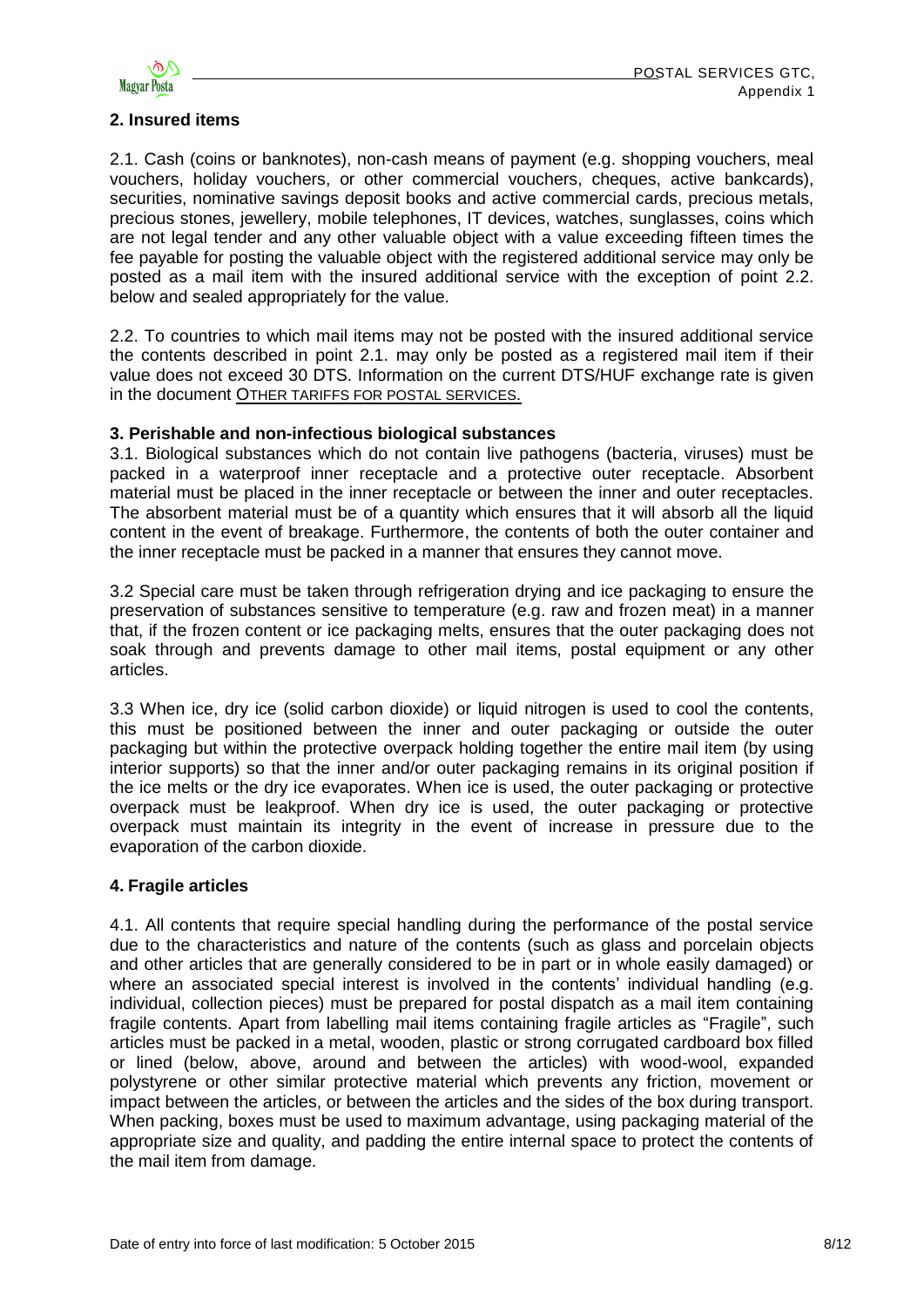

4.2. The marking "Fragile" on mail items containing fragile and easily damaged objects accepted for postal handling, which only indicates the need for separate handling to Magyar Posta, does not exempt the sender from using the appropriate packaging as described above.

## **5. Fluid, deliquescent substances**

5.1. Fluids, oils and fusible fats may only be posted packaged in double containers, provided that they are not exposed to rapid fermentation or explosion (in this case they are excluded from postal transportation). Such substances must be placed in an airtight receptacle (as an inner packaging), and then the receptacle must be placed inside an external cover or container made of metal, sufficiently strong wood, durable plastic or good quality corrugated cardboard. A satisfactory amount of moisture-absorbent material (e.g. sawdust, cotton wool) suitable for absorbing the total amount of fluid, oil or fat must be placed between the inner receptacle and the outer cover.

5.2. Such substances need not be packaged in a double container if an airtight strong zinccoated steel sheet receptacle or a strong, non-fragile plastic receptacle (can) is used as a cover. Fluid substances may only be placed in plastic receptacles in a way that the receptacle remains empty from the mouth of the container to a depth of 4 cm. Plastic receptacles must have an appropriate handle.

5.3. Posting is only permitted with the "Fragile" additional service and handling, which means under those services which provide this additional service.

## **6. Greasy substances melting at temperatures above 70 °C**

6.1. Less fusible greasy substances (e.g. creams, soft soap, resins) must be first placed in a box, bag, plastic foil or paper parchment as inner packaging, and then in a wooden box, metal container or other secondary container made of a durable and thick material.

## 6/A. Powdery substances

6/A.1. Dry powders must be placed in containers made of durable material that prevent spillage (as inner packaging) and this container must then be placed in outer packaging made of metal or wood of adequate strength, durable plastic or good quality corrugated cardboard. The packaging must be compiled and sealed in a way that resists shock or heavy loads expected during transport and prevents the spillage of the contents.

6/A.2. For powdery colourants (e.g. aniline blue) the inner container may only be a totally impervious metal box and the space between the inner receptacle and the outer cover must be filled with appropriately absorbent protective material.

# **7. Cremation ashes**

7.1. Cremation ashes must be packed in a waterproof inner receptacle and a protective outer container. The outer container must be filled with paper, wood-wool or other similar protective material that enables the item to withstand outside influences and breakage during transportation. The sealed containers must be wrapped in strong paper, sealed with adhesive and an impressed seal, and the item must be tied with string laterally and longitudinally. Cremation ashes may be sent by both domestic and international mail provided the country which is the item's place of destination has not listed cremation ashes among the articles excluded from transportation by post. Cremation ashes may only be sent by domestic mail under the MPL postal parcel service and by international mail under the priority or non-priority international postal parcel or international EMS express mail service.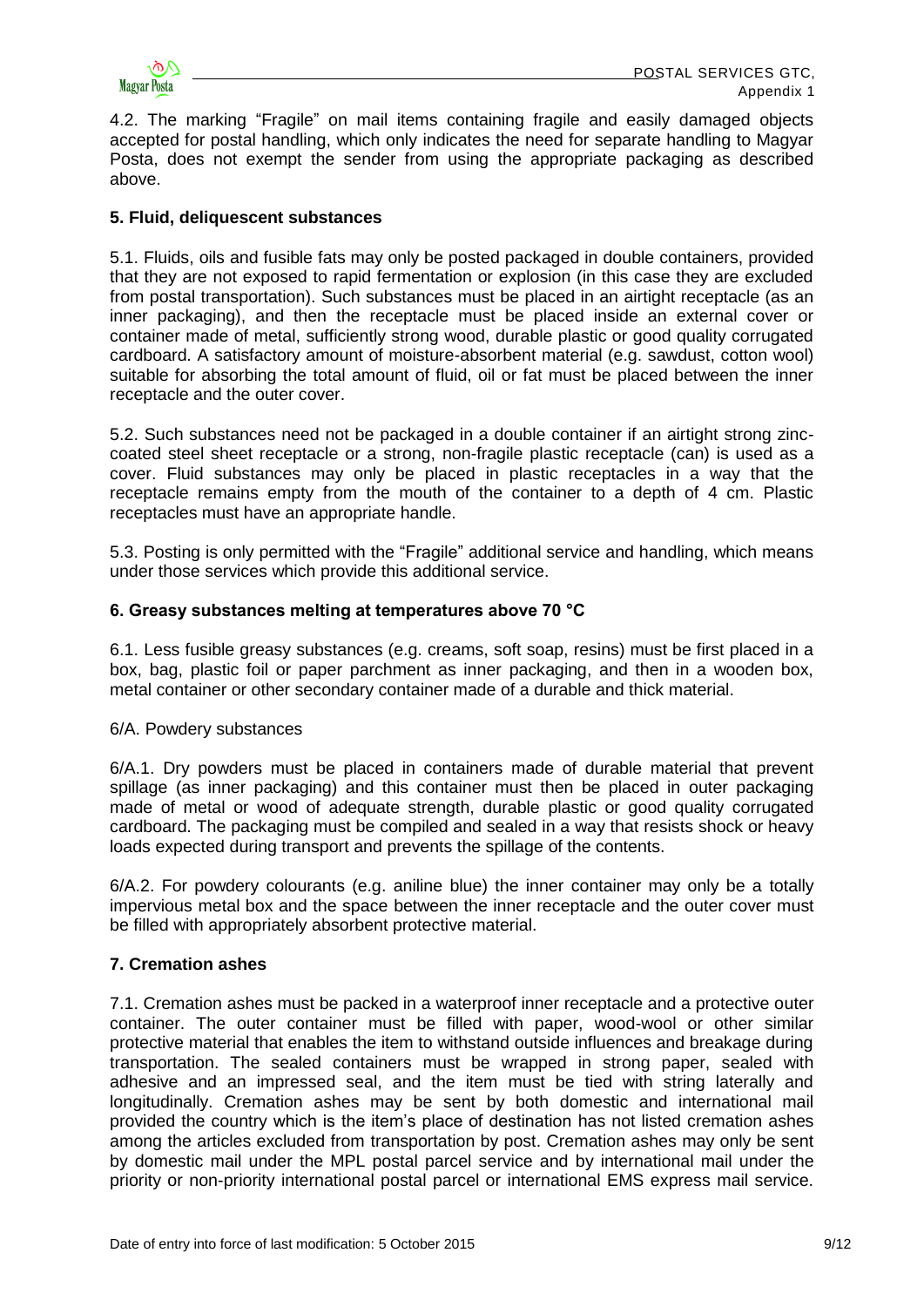

Both the cover and address label of the domestic and international items must be marked "Halotti hamvak" and "Cremation ashes" respectively.

7.2. When posting cremation ashes to a foreign destination, it is the responsibility of the sender to obtain in advance the official permits required. The document proving cremation and the necessary official permits must be affixed to the item in a manner that allows easy access to them but ensures that they cannot be separated during postal handling (e.g. in a self-adhesive plastic pouch). It is advisable to post such mail items sent by international mail using the insured additional service provided the postal regulations of the country which is the item's place of destination permit this.

## **8. Live and dead animals, non-infectious secretions and substances from the body of an animal**

8.1. Letter-mail or parcel items may not contain live or dead animals or secretions or substances from animal organisms (e.g. excrement) except for letter-mail items or postal parcels sent without the uninsured additional service which contain bees, crickets, leeches and silkworms, as well as parasites of noxious insects and organisms that kill such insects posted by officially recognised institutes to each other. Drosophila strains (fruit flies) for the purpose of biomedical research may be sent by post in letter-mail items (except for items posted with the insured additional service) between officially recognised institutions.

8.2. Dead ticks may be sent in a letter-mail item in the special packaging for this purpose addressed to a laboratory that carries out tests for infection with any pathogen.

8.3. Postal parcels sent using the time-guaranteed service containing bees and crickets may be posted in accordance with the conditions stipulated in a written contract concluded with Magyar Posta at the postal service outlets designated in the contract.

# **9. Live plants**

9.1. Live plants may be dispatched in packaging protecting them from damage and drying, as postal parcels sent using the time-guaranteed service. Posting is only permitted with the "Fragile" additional service and handling, which means under those services that provide this additional service.

## **10. Furniture, blockboards and door panels**

10.1. Doors, panels, pieces of furniture and blockboards must be packed in multi-layered cardboard and bubble wrap, and the edges and corners must be specially protected. Such items may only be dispatched with the "Fragile" additional service and handling.

## **11. Motorcycle tyres without rims**

11.1. Several motorcycle tyres may only be sent without packaging tied together in a manner that ensures that the tyres will not come apart during the performance of the postal service. The width of the motorcycle tyres tied together in such a manner may be a maximum of 750 mm, their diameter a maximum of 500 mm and their weight a maximum of 40 kg.

## **12. Bicycles**

12.1. Bicycles may only be posted in a clean state provided

a) the handlebar is turned parallel with the frame;

b) the pedals and other protruding parts (such as basket, bell, stabilisers) are disassembled and affixed to the frame separately in a manner that ensures that they are appropriately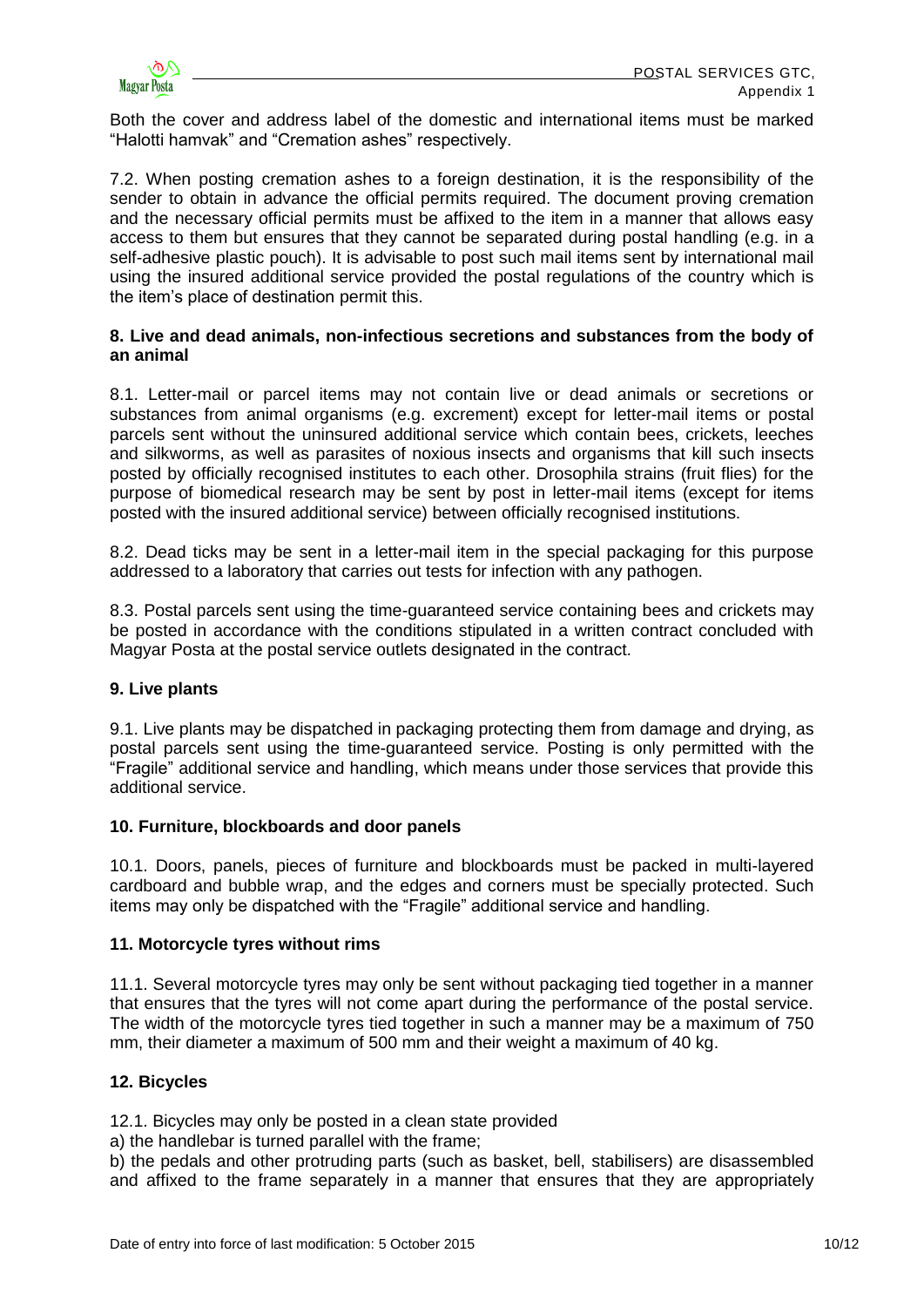

protected against damage and remain securely attached to the frame in the event that they come into contact with other mail items (when stacking) or are affected by physical impacts necessarily arising from the technology of automated mail processing (rotating, facing, grouping mail items);

c) the oily parts of the chain are covered in a manner that prevents the contamination of other mail items.

12.2. Bicycles may only be posted with the fragile and cumbersome additional service/handling.

# **IV. ITEMS TRANSPORTABLE UNDER INDIVIDUAL CONTRACTUAL CONDITIONS IN DOMESTIC MAIL**

## **1. Devices especially dangerous to public safety based on Government Decree 175/2003 of 28 October 2003:**

- a) pointed and bladed articles whose point or blade length exceeds 8 cm, and, irrespective of the point or blade length, throwing stars, flick-knives or devices that eject a point or blade capable of causing bodily injury, in particular drawn bows, crossbows, ballistic knives, harpoons and spear guns, catapults and slingshots;
- b) implements characteristically used for hitting and increasing the force and impact of the blow, in particular coshes and knuckledusters;
- c) sticks or weights connected by a chain or other flexible material;
- d) devices which spray an irritant of the eyes, mucous membranes or skin that incapacitates an assailant (gas spray);
- e) devices which are capable of being mistaken for a real firearm due to the method of imitation and life-size execution (firearm replicas);
- f) devices that render a person incapable of defence through electric shock (taser);
- g) devices for illegally opening or breaking open locking mechanisms (in particular skeleton keys, lock opening devices based on any mechanical or electronic principle).

## 2. Transport of non-hazardous waste

2.1. Magyar Posta undertakes the transport of non-hazardous waste provided the following conditions are met:

- a) Magyar Posta only undertakes the transport of non-hazardous waste which is specified in its waste management permit;
- b) Non-hazardous waste may only be transported under the MPL Business Parcel Return service;
- c) The recipient of the waste (addressee) must have a waste management permit for the types of waste with the given identification codes;
- d) The waste must be packed in double packaging. The packaging must prevent the waste or any of its content from escaping from the packaging. If any liquid may seep out of the waste, sufficient absorbent material to absorb the quantity must be placed between the packaging materials.

2.2. Magyar Posta undertakes the transport of the following non-hazardous waste in accordance with its waste management permit:

| <b>EWC</b><br>code | <b>Description of waste</b>                                                                                |
|--------------------|------------------------------------------------------------------------------------------------------------|
| 1080318            | Waste printing toner other than those mentioned in 08<br>03 17* (i.e. not containing dangerous substances) |
| 15 01 01           | Paper and cardboard packaging                                                                              |